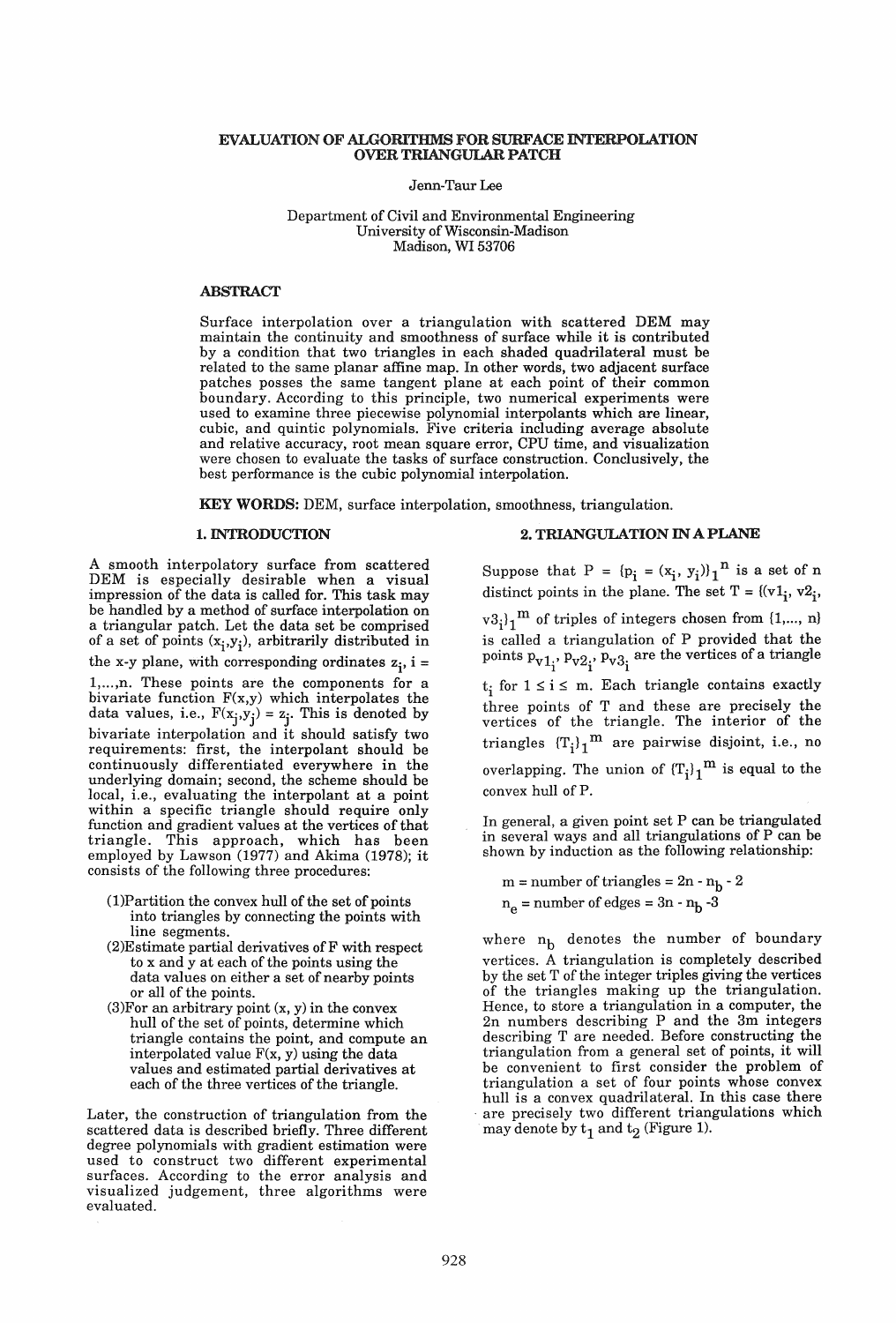

Figure 1: Triangulation of four points

A number of different criteria have been invented for choosing between  $t_1$  and  $t_2$ . The simplest one is to let  $p_1, \ldots, p_4$ , be oriented as in Figure 1, and let  $d_1$  = length of the diagonal  $p_2p_4$ , and  $d_2$  = length of the diagonal  $P_1P_3$ . Then  $t_2$  is a better triangulation of  $t_1$  with respect to the shortest diagonal criterion which provided that  $d_1 > d_2$ . Although it is very easy to implement, the shortest diagonal criterion does not do a good job of avoiding thin triangle. The following max-min angle criterion contributed by Lawson (1977) is specially designed to avoid thin triangle. If there is a triangle  $t$ , let  $a(t) = \text{minimum angle in } t$ . Associated with the triangulation T, let  $a(T) = min$ { $a(t)$  :  $t \in T$  }. Then  $t_2$  is better than  $t_1$  with respect to the max-min angle criterion which provided that  $a(t_2) > a(t_1)$ . In Figure 1,  $a(t_1) = 30^0$  while  $a(t_2)$  $= 46<sup>0</sup>$ , and thus according to the max-min angle criterion, triangulation  $t_2$  is the better of the two.

Although the error in approximating a smooth function on a triangle can be estimated in terms of the largest angle in the triangle, Barnhill and Little (1984) suggest the following min-max angle alternative to the max-min angle criterion: if there is a triangle t, let  $a(t) = 1/(maximum angle$ in t). Associated with the triangulation  $T$ , let  $a(T)$ = min {  $a(t)$  :  $t \in T$  }. Then  $t_2$  is a better triangulation than  $t_1$  with respect to the min-max angle criterion which provided that  $a(t_2) > a(t_1)$ . Regarding the optimal triangulations of general points sets, let Q be a criterion for choosing the optimal triangulation of a quadrilateral based on maximizing some measure  $a(t)$  of the thinness of the triangles. For each triangulation T of a point set P, let  $a(t)$  be the vector measure of goodness of T defined above. Then a triangulation  $t_2$  is said to be an optimal triangulation of P with respect to Q provided that  $a(t_2) > a(t_1)$  for all other triangulations  $t_1$  of P.

Post optimized, iteratively built, and divide-andconquer approaches are three rather different algorithms which can be adopted to work with the above swap criteria for constructing the optimal triangulations. The post optimized approach first constructs an initial triangulation, and then goes through the quadrilaterals and makes swaps where necessary. The iteratively built approach starts with one triangle and adds one point at a time, making sure that at each step the current triangulation is locally optimal. The divide-andconquer approach divides the data up into pieces, finds locally optimal triangulations for each piece, and then merges these triangulations. Every triangulation approach requires at least nlog(n) operations (Lawson, 1977), where n is the number of points being triangulated.

#### 3. GRADIENT ESTIMATION

Many techniques for producing a surface from scattered DEM require gradients at the data points. Typically, only positional data are known so the gradients must be estimated before the surface values can be computed. The quality of the surface depends on the estimated gradients so it is important to compute accurate estimates. For the planar interpolation problem, there are five common gradient estimation methods: Shepard, multiquadric, weighted quadric, weighted planar, and triangular Shepard methods. The Shepard method which interpolates only to positional data is defined by

GS(x, y) = 
$$
\sum_{i=1}^{n} w_i(x, y) F_i(x, y)
$$
 (1)

where

$$
w_i(x, y) = \frac{\prod_{j \neq i}^{n} d_j^2(x, y)}{\sum_{k=1}^{n} \prod_{j \neq k}^{n} d_j^2(x, y)}
$$

and

$$
d_j^2(x, y) = (x - x_i)^2 + (y - y_i)^2
$$

 $GS(x, y)$  was localized in the following way. For each  $(x_i, y_i)$ , GS is determined by the six data points closest to  $(x_i, y_i)$ . Note that  $(x_i, y_i)$  has to be excluded from the computations; otherwise, the gradients at  $(x_i, y_i)$  would be zero.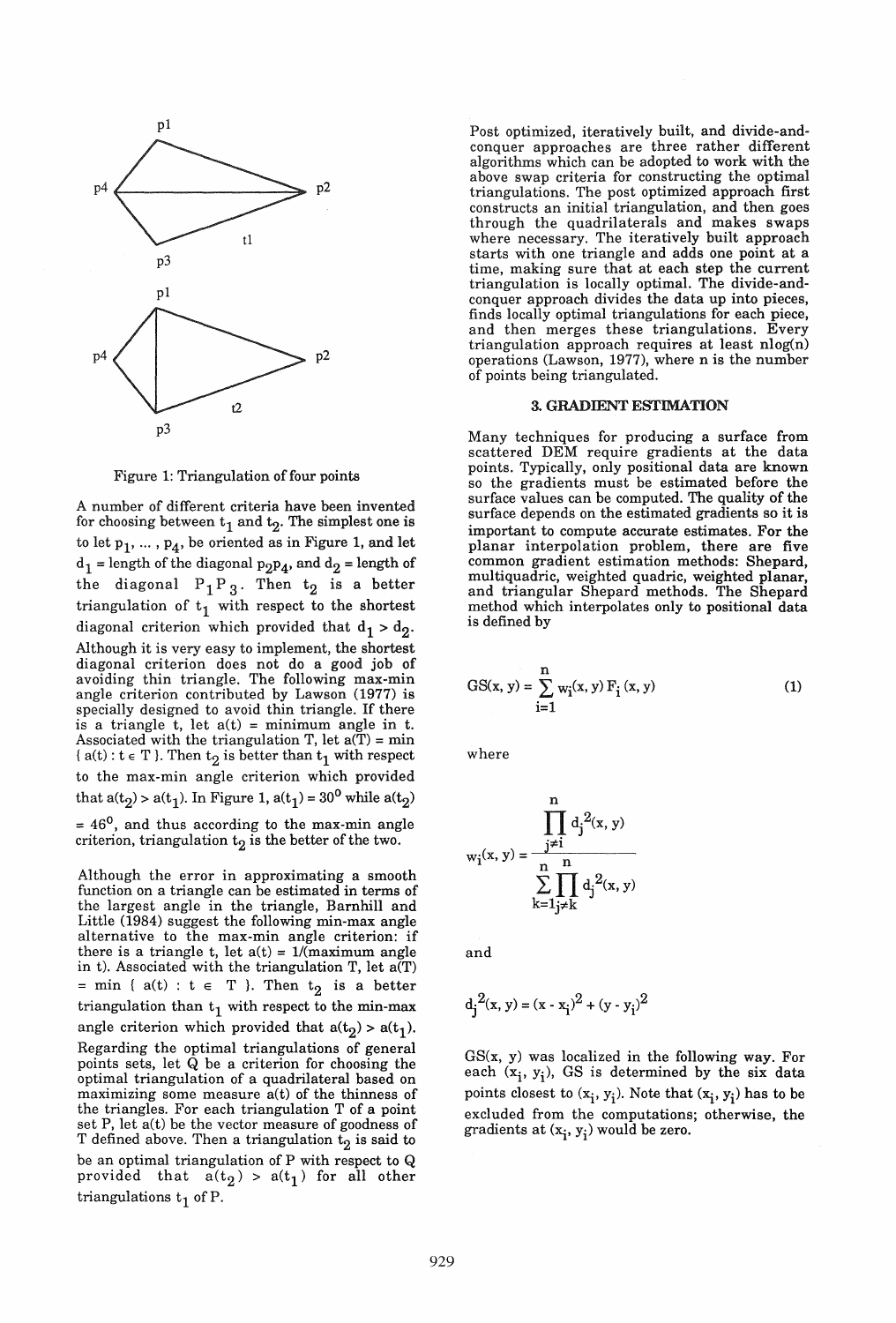The hyperbolic multiquadric method is defined by

$$
GM(x, y) = \sum_{i=1}^{n} c_i \sqrt{d_j^{2}(x, y) + r}
$$
 (2)

where  $d_j^2(x, y)$  is given above, r must be specified, and the coefficients  $c_i$  are found by solving the n by n system  $GM(x_i, y_i) = F_i$ , i = 1, ..., n. GM is localized as follows: for each data point  $(x_i, y_i)$ , GM is determined by the nineteen points closest to  $(x_i, y_i)$  plus  $(x_i, y_i)$  itself.

The weighted quadratic least squares method GQ is determined by the ten points closest to  $(x_i, y_i)$ plus  $(x_i, y_i)$  itself, for each data point  $(x_i, y_i)$ . The weights are

$$
w_i(x, y) = (r_i - d_j^2(x, y))^2
$$
 (3)

where  $r_i$  equals the distance between  $(x_i, y_i)$  and the most distant of the ten closest points. In addition, the weighted planar least squares method GP is determined by the eight points closest to  $(x_i, y_i)$  plus  $(x_i, y_i)$  itself, for each data point  $(x_i, y_i)$ . The weights as above are used with  $r_i$  equal to the distance between  $(x_i, y_i)$  and the most distant of the eight closest points.

The triangular Shepard method is defined by the n data  $\{(x_i, y_i, F_i)\}_{i=1}^n$  and a triangulation  $\{(v1_i,$  $\{v2}_i, v3_i\}_{i=1}^m$ , where m is the number of triangles in the triangulation. It is given by

$$
GT(x, y) = \sum_{i=1}^{m} w_i(x, y) LF_i(x, y)
$$
 (4)

where

$$
w_i(x, y) = \frac{1}{3} \int_{j=1}^{m} d_{ij}^2(x, y) \prod_{j=1}^{m} d_{kj}^2(x, y)
$$

 $LF_i(x, y)$  is the linear interpolant over the i-th triangle, and  $d_{ij}$  is the Euclidean distance from  $(x,$ Y) to vertex j of the triangle i. Note that no parameters need be specified for LF, although it is dependent on the triangulation.

## 4. SURFACE INTERPOLANTS

Several interpolation schemes that assume prescribed values and their gradients on the boundary of a planar triangle have been developed. Barnhill, Birkhoff, and Gordon (1973) first developed such a method using lines parallel to the triangle sides, and Nielson (1979) has developed method for line segments joining vertices to their opposite sides. This method consists of using the planar interpolant on the underlying planar triangle with boundary data obtained by projecting values and gradients onto the plane.

For such an interpolation, let p be a point of the triangle with vertices, in counterclockwise order  $v1, v2$ , and  $v3$ , and let p' be the central projection of p onto the underlying planar triangle having the same vertices  $T = (v1,v2,v3)$ , i.e., boundary points of the triangle project to boundary points of T. Denote by bI, b2, and b3 the barycentric coordinates of p' with respect to T. These are defined by

$$
\sum_{i=1}^{3} b_i = 1 \tag{5}
$$

and

$$
\sum_{i=1}^{3} b_i v_i = p'
$$
 (6)

This is a basic scheme of piecewise linear surface interpolation. This scheme is given a triangulation of a set of points in the plane and computes the value at (x, Y) of a piecewise linear surface. Equivalently,  $b_i = A_i/A$ , where A is the area of t and  $A_i$  is the area of the subtriangle (p',  $v_i$ ,  $v_k$ ) for (i, j, k)  $\in$  s = {(1,2,3), (2,3,1), (3,1,2)}. Consider the line defined by vI and p'. This line intersects the edge opposite vI at the point

$$
q1' = \frac{b2 v2 + b3 v3}{b2 + b3}
$$
 (7)

The points q2' and q3' lying on the sides opposite v2 and v3, respectively, are defined similarly. The following side-vertex-based interpolant is derived by Lawson (1977). For a bivariate function f on T, the interpolant defines

$$
F(p') = \sum_{i=1}^{3} w_i H_i(p')
$$
 (8)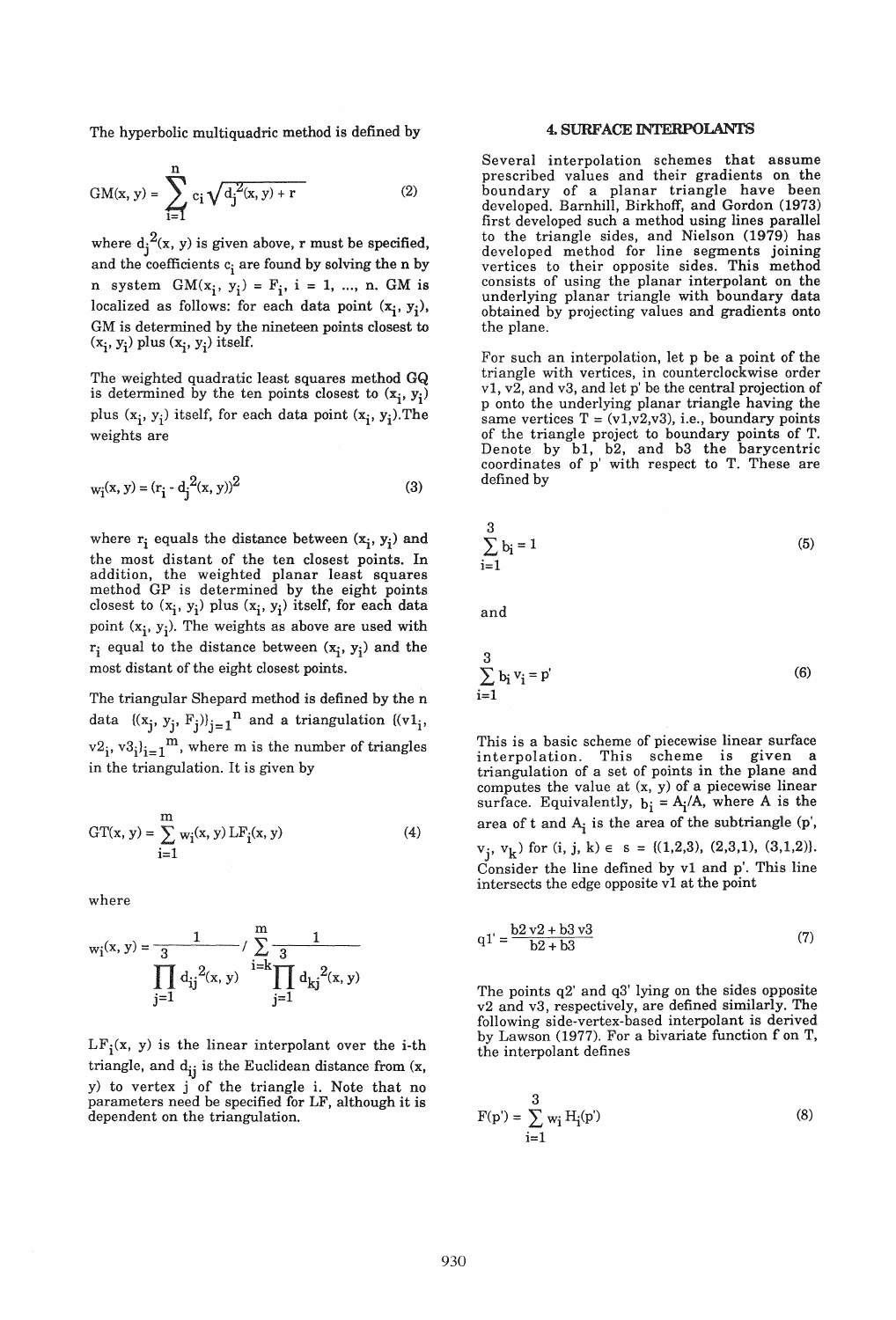where

$$
w_i = \frac{b_j b_k}{b_i b_j + b_j b_k + b_k b_i}
$$

for  $(i, j, k) \in S$ 

and

$$
H_{i}(p') = f(q_{i}) + b_{i}^{2} (3 - 2b_{i}) [f(v_{i}) - f(q_{i})] + b_{i} (1 - b_{i})
$$
  
\n
$$
[b_{i} < f(v_{i}), q_{i} - v_{i} > -(1 - b_{i}) < f(q_{i}), q_{i} - v_{i} >]
$$

that is,  $H_i$  is the Hermite cubic interpolation of the endpoint values and directional derivatives of f. Note that the weights  $w_i$  are not defined at the vertices where two of the barycentric coordinates are zero.

A similar scheme, the values of the function at point (x, y) in a triangle is interpolated by a bivariate fifth-degree polynomial in x and y; i.e.,

$$
F(x, y) = \sum_{j=0}^{5} \sum_{k=0}^{5-j} q_{jk} x^{j} y^{k}
$$
 (9)

Note that there are twenty one coefficients to be determined. The values of the function and its first-order and second-order partial derivatives are given at each vertex of the triangle. This yields eighteen independent conditions. The partial derivative of the function differentiated in the direction perpendicular to each side of the triangle is a polynomial in the variable measured in the direction of the side of the triangle. Since a triangle has three sides, this yields three additional conditions and assures the smoothness of interpolated values.

#### 5. DESCRIPTION OF EXPERIMENTS

Two numerical experiments were provided to examine three surface interpolation algorithms: linear, cubic, and quintic polynomials. The first experiment is a set of hundred simulated DEM points. Their x and y coordinates are generated by random number generator. The z coordinates are calculated according to an arbitrary function as the following and the diagram is shown in Figure 2. The second experiment has fifty scattered DEM points, feature points of terrain, which come from a field project (Figure 3).

$$
z(x, y) = 0.75 \exp\left[-\frac{(9 x - 2)^2 - (9 y - 2)^2}{4}\right] + 0.75 \exp\left[-\frac{(9 x + 1)^2}{49} - \frac{(9 y + 1)}{10}\right] + 0.5 \exp\left[-\frac{(9 x - 7)^2 - (9 y - 3)^2}{4}\right] - 0.2 \exp\left[-(9 x - 4)^2 - (9 y - 7)^2\right]
$$

#### 6. CRITERIA OF EVALUATION

The purpose of this evaluation was to examine the potential of three interpolation algorithms: linear, cubic, and quintic polynomials. The following criteria were used to determine the relative goodness of the three algorithms:

(l)Mean absolute error (MAE)

$$
MAE = \frac{\sum_{i=1}^{n} (z^* \cdot z)}{n}
$$
 (10)

where z\* are interpolated values and z are function values.

(2)Mean relative error (MRE)

$$
\frac{\sum_{z=1}^{n} \frac{(z^* - z)}{z}}{n}
$$

(3)Root mean square error (RMSE)

RMSE = 
$$
\frac{\sum_{i=1}^{n} (z^* - z)^2}{n}
$$
 (12)

(4)Running-time of the central processing unit

(5)Visual inspection of the surfaces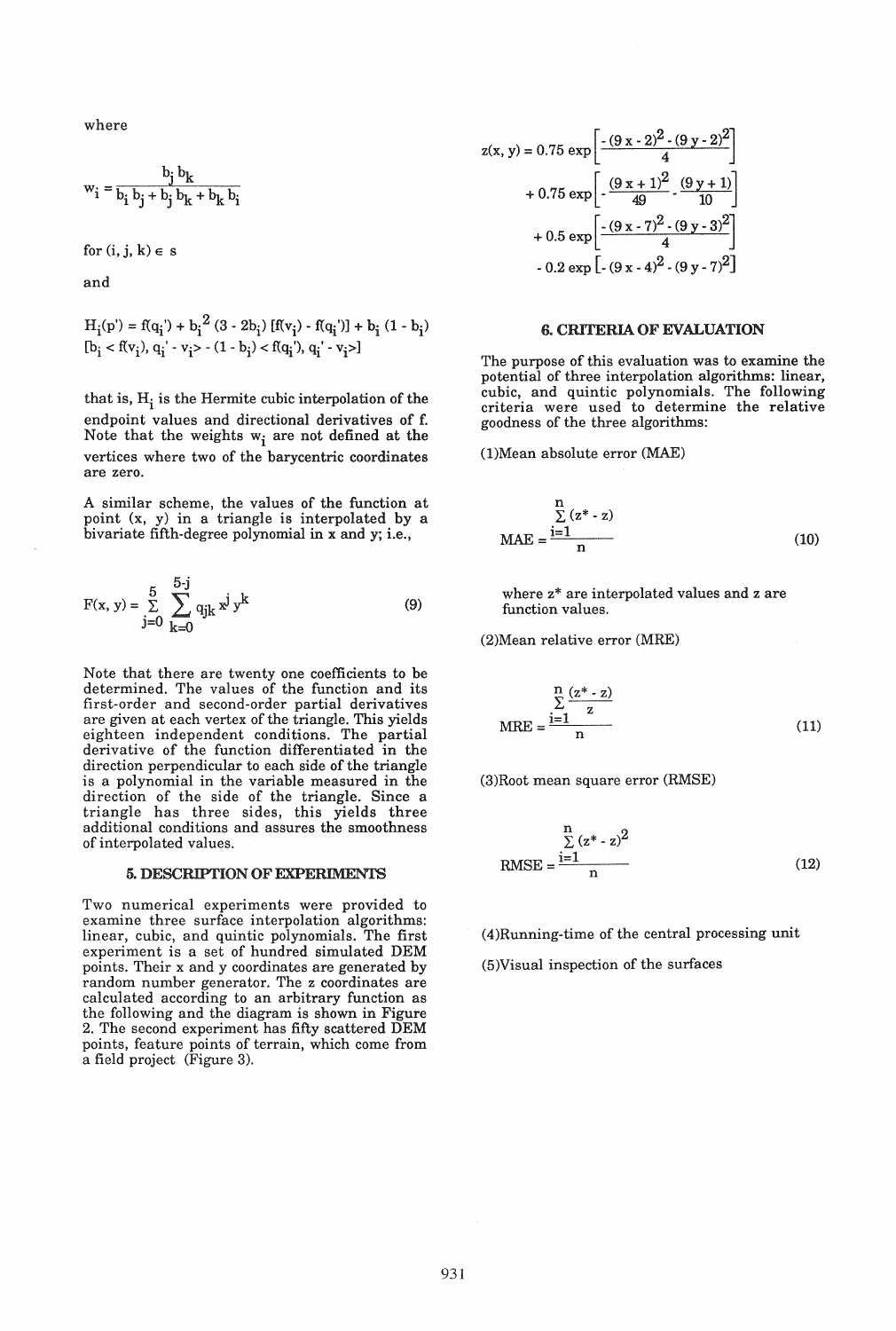## 7. ANALYSIS OF RESULTS

The task of surface interpolation was done by three different degree polynomials over triangular patch algorithms. There are one evaluation table and two sets of diagrams for analyzing the potential of these three algorithms. For the first criterion, the values of mean absolute error gives information about the error range of interpolation. In this case, the quintic approach has the smallest error; the linear approach has the largest error; and the cubic approach has an error below that of the linear and above that of the quintic approach. Based on mean relative error, the situation is similar to that of the first criterion. The quintic approach has the smallest relative error; the linear approach, the largest relative error; and the cubic approach, a relative error below that of the linear and above that of the quintic approach. As a matter of fact, the relative error of the cubic approach is much closer to that of the quintic approach. The root mean square error carries one of the most important messages in this evaluation. A little change occurs in this portion. The cubic approach gives the best result, while the linear approach gives the worst case. For the running-time of the central processing unit (CPU), in this research, three algorithms were run in the IBM compatible 486 personal computer. The consuming time is proportional to the degree of polynomial. The quintic approach requires more time and the linear approach requires less time. Table 1 displays above four items. In the second experiment, CPU runningtime of three algorithms are 28.12 seconds in the linear approach, 67.94 seconds in the cubic approach, and 83.27 seconds in the quintic

approach. Regarding the visualization, i.e., the smoothness of interpolated surface, on inspection of the pictures of simulated DEM in Figure 2 and scattered DEM in Figure 3, the performances of three algorithms are attractive. They are very smooth and their shapes are very good. With regard to the smoothness of the surface, the surfaces from the cubic approach have the best appearance.

According to above five criteria of evaluation, the general idea about these three algorithms is that the linear approach is time-saving and less accurate; the cubic approach has good accuracy and may generate smooth surface; and the quintic approach also has good accuracy, but consumingtime. Hence, the cubic approach has the great potential for surface interpolation in the scattered DEM.

# 8. CONCLUSIONS

Three-dimensional measurements passing through a surface are often taken by scientists and engineers. The methods of linear, cubic, and quintic polynomial on the triangular patch have application in finite-element analysis and computer-aided geometric design, as well as in the scattered DEM interpolation problem treated here. According to evaluation in this research, conclusively, the cubic approach is recommended to do surface interpolation in the scattered DEM.

Two related problems which were encountered during the research will be studied in the next phase. The first problem is the error bounds. The classical error bounds for approximating a smooth function on a triangle by a polynomial depend explicitly on the size of the smallest angle in the triangle. Thus, if the error bounds for a precise polynomial are defined over the two triangles forming a triangulation of a convex quadrilateral, the triangulation produced by the max-min angle criterion can get better bounds. If the Delaunay triangulation is constructed, the criterion for detecting the error bounds is worth consideration. The second problem is the fitness of triangulation to terrain, especially in the peak, pit, hole, island, and so forth.

## REFERENCES

Akima, H., 1978. A method of bivariate interpolation and smooth surface fitting for values given at irregularly distributed points. ACM TOMS, 4: 148-164.

Barnhill, R.E., G. Birkhoff, and W.J. Gordon, 1973. Smooth interpolation in triangles, J. Approximation Theory, 8: 114-128.

Barnhill, R. E. and F. E. Little, 1984. Three- and four-dimensional surfaces, Rocky Mt. J. Math., 14: 77-102.

Lawson, C. L., 1977. Software for  $C^1$  surface interpolation, in Mathematical Software III, J. R. Rice(ed.), Academic Press, New York, pp. 161-194.

Nielson, G.M., 1979. The side-vertex method for interpolation in triangles, J. Approximation Theory, 25: 318-336.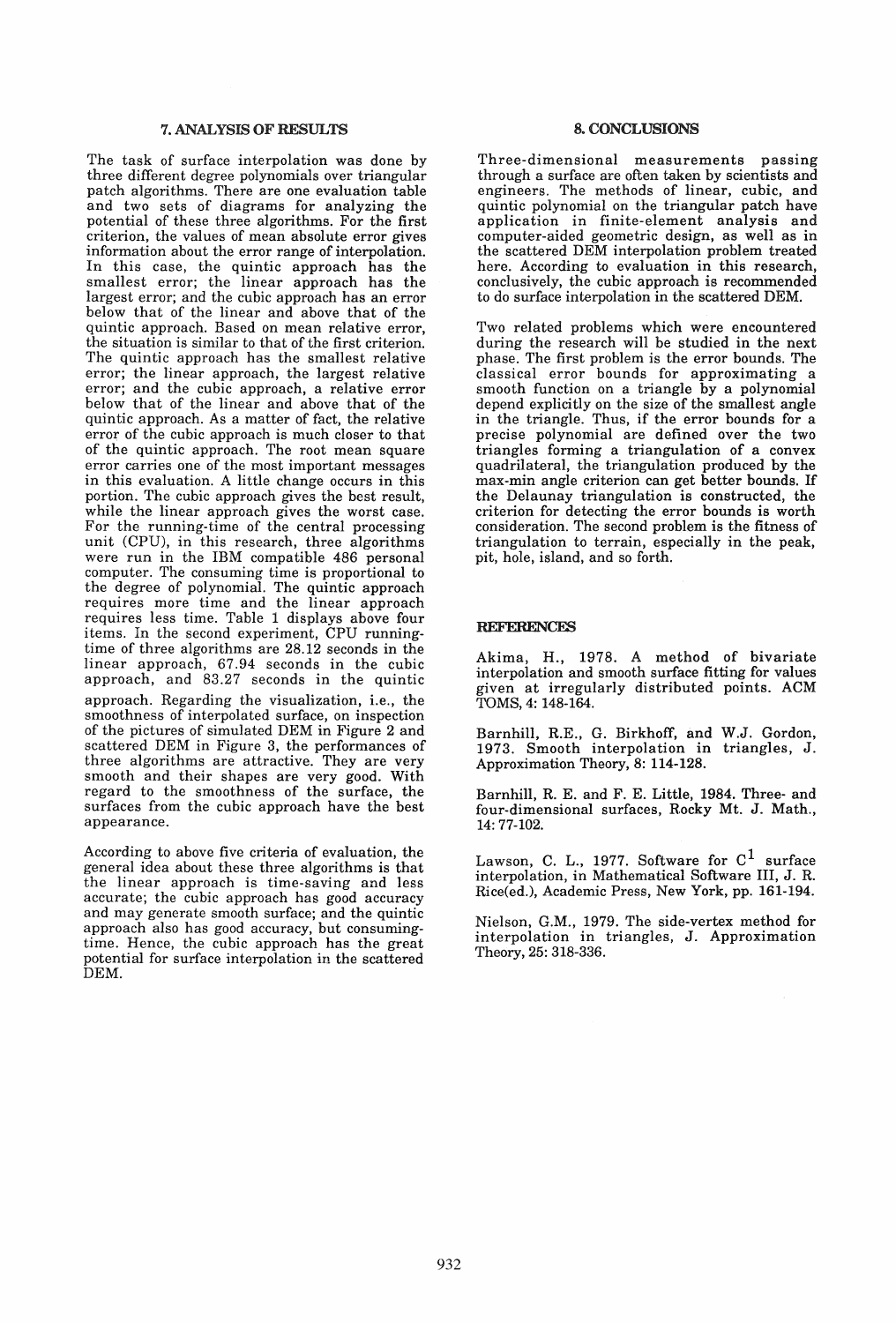|                                       | Algorithm       |            |            |
|---------------------------------------|-----------------|------------|------------|
| $\mathop{\parallel} \text{Criterion}$ | $_{\rm Linear}$ | Cubic      | Quintic    |
| <b>IMAE</b>                           | 0.00480         | $-0.00052$ | $-0.00216$ |
| <b>IMRE</b>                           | 0.18911         | 0.09437    | 0.08900    |
| RMSE                                  | 0.03526         | 0.02131    | 0.02535    |
| Speed (second)                        | 70.25           | 151.87     | 244.20     |
| <i>visualization</i>                  | good            | excellent  | good       |

Table 1: Evaluation of three algorithms using simulated DEM





Figure 2a: Simulated DEM Figure 2c: Cubic surface interpolation